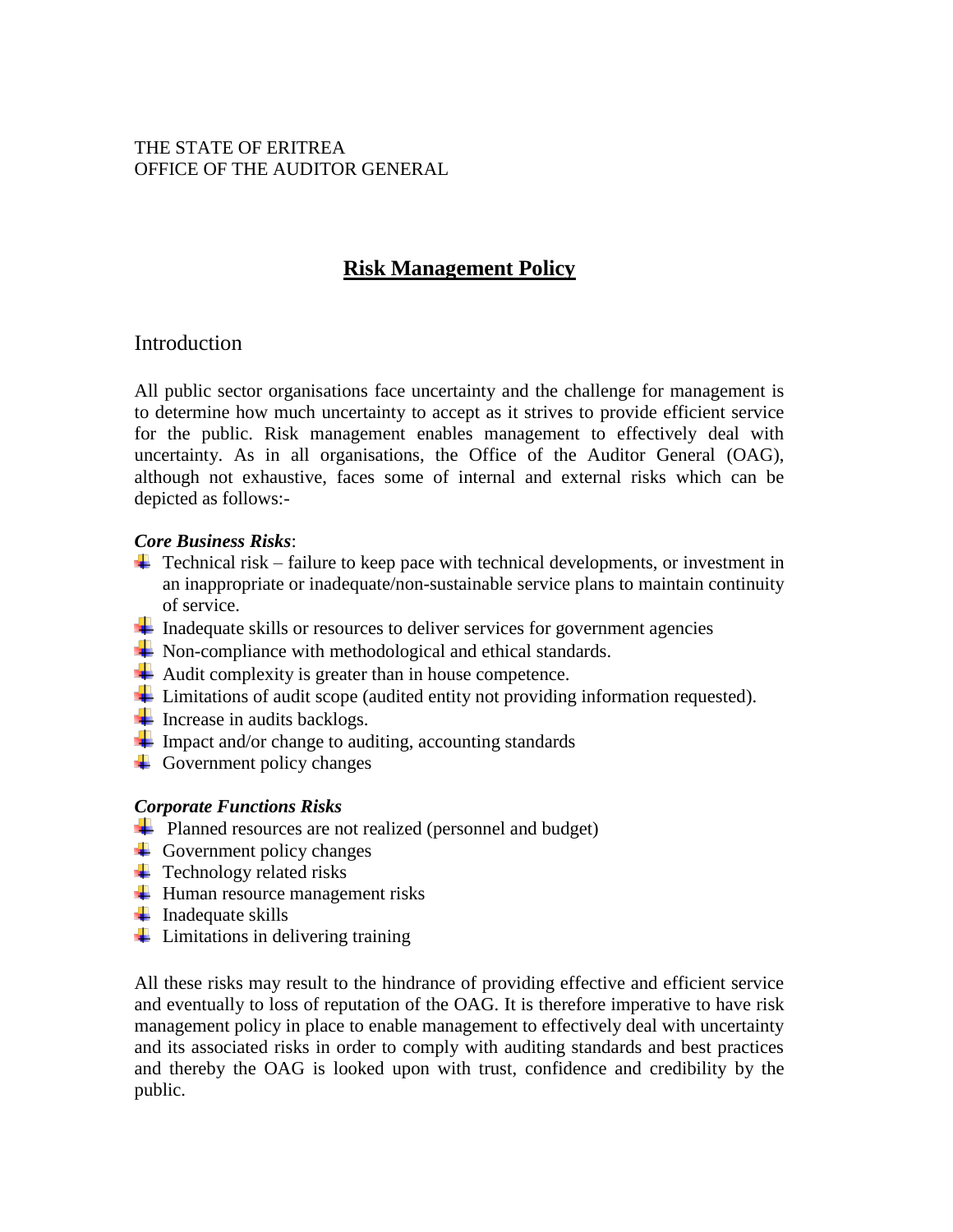#### **Mission**

The mission of the Office of the Auditor General of the State of Eritrea is: "**To provide reasonable assurance in the management of public resources by our independent and objective public sector audit services."**

### **Vision**

The vision of the Office of the Auditor General of the State of Eritrea is: " **To be an independent, efficient and effective audit institution that promotes public accountability and transparency."** 

## **1. Title**

Risk Management policy of the Office of the Auditor General.

# **2. Purpose**

The OAG is committed to building increased awareness and a shared responsibility for risk management at all levels of the Office. The risk management practices of OAG are specifically designed to identify and assess all types of risks to the OAG, and to implement appropriate risk management techniques to enable it accomplish its mission. It is the aim of this Risk Management Policy to assist in the identification and evaluation of risks, to facilitate the selection and application of the best risk management techniques to mitigate risks, and to monitor the results. This policy is intended to ensure that:-

- risks to the OAG are identified, analyzed, and managed so that they are maintained at acceptable levels to enable the OAG conduct its works effectively and efficiently to the best of public interest;
- risks to the confidentiality, integrity, and availability of OAG information are considered in decision making processes;
- the OAG will manage risks to protect both the OAG staff and its assets and will maintain a proactive, long-term and sustainable risk management strategy;
- the policy explains the OAG's underlying approach to risk management. It gives key aspects of the risk management process, and identifies the main reporting procedures.

## **3. Scope**

This policy covers internal and external environmental factors of risks that include:-

The OAG's risk management philosophy - that influence culture and operating style including how risks are identified, the kind of risks accepted and how they are managed.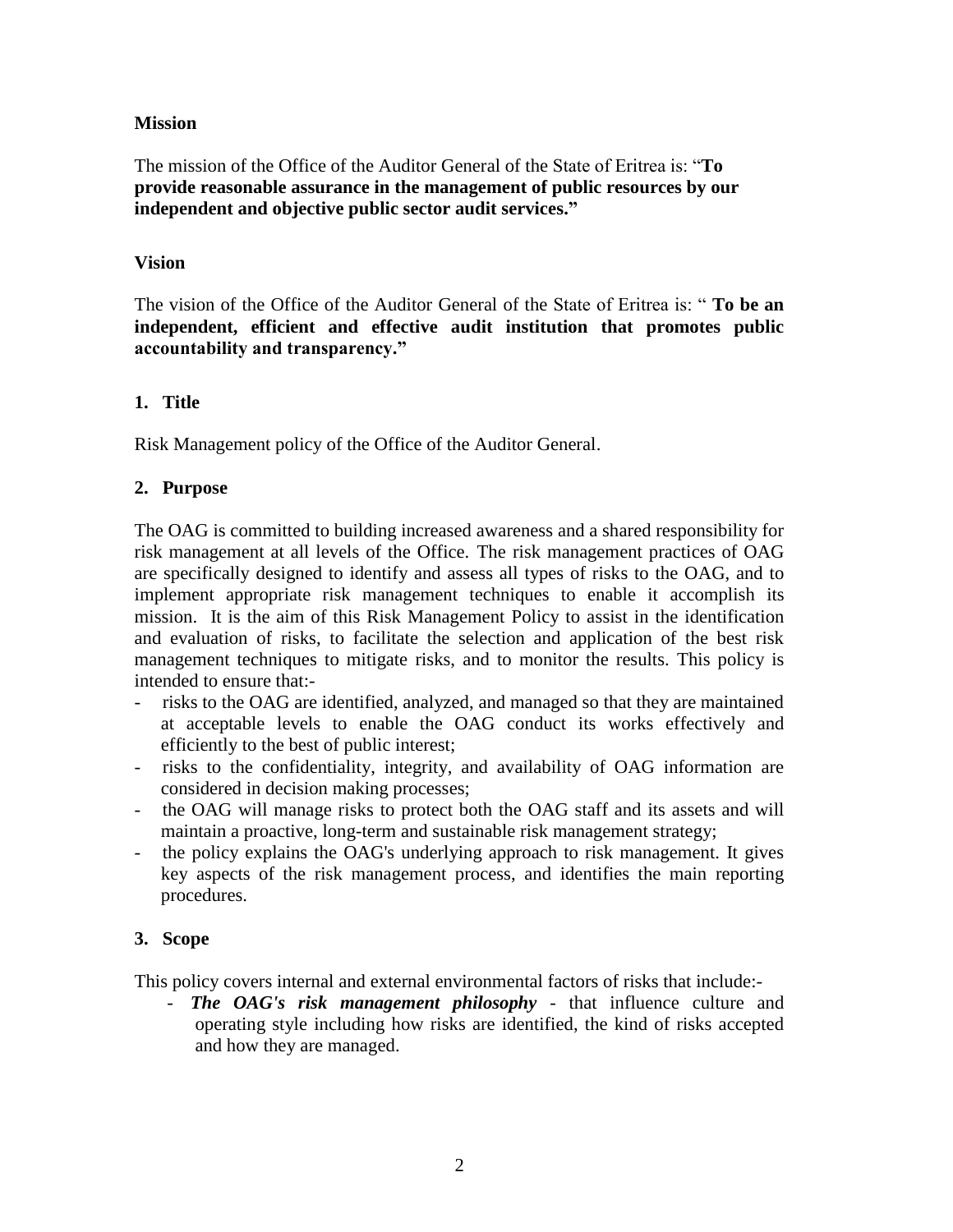- *Integrity and ethical values* this is management's ethical value. The OAG's good reputation is so valuable; the standards of behaviour must go beyond mere compliance with minimum standard requirements.
- *Code of conduct* which are important to and the foundation of the promotion of an appropriate ethical tone.
- *Professional competence of staff* reflects the knowledge and skills needed to perform assigned tasks.
- *Staffing/assignment of authority and responsibility* involves the degree to which individuals and teams are authorised to and encouraged to use initiative to address issues and solve problems.
- *Risk appetite* the amount of risk on a broad level that the OAG is willing to accept in seeking to achieve its objectives.
- *Political neutrality* independence from political influence in order to discharge professional responsibilities in an impartial way.

This policy is applicable to all areas of the OAG, including;

- Audit Departments
- Corporate function Divisions

## **4. Policy objectives**

The Risk Management policy has been created to:-

- protect the OAG from those risks of significant likelihood and consequence in the pursuit of its stated strategic goals and objectives (as stated in OAG's Strategic Plan 2007-2011);
- provide a consistent risk management framework in which the risks concerning the functions of the OAG will be identified, considered, and addressed in key approval, review and control processes;

## **5. Approach to Risk Management**

The approach to risk management set out in this Policy, will be approved by the Risk Management Committee (RMC) and the Auditor General. The approach allocates responsibility for risk management and establishes a framework within which risks are identified and evaluated so that an appropriate response can be determined and applied.

Risk management, therefore, involves a planned and systematic approach to the identification, assessment and mitigation of the risks that could hinder the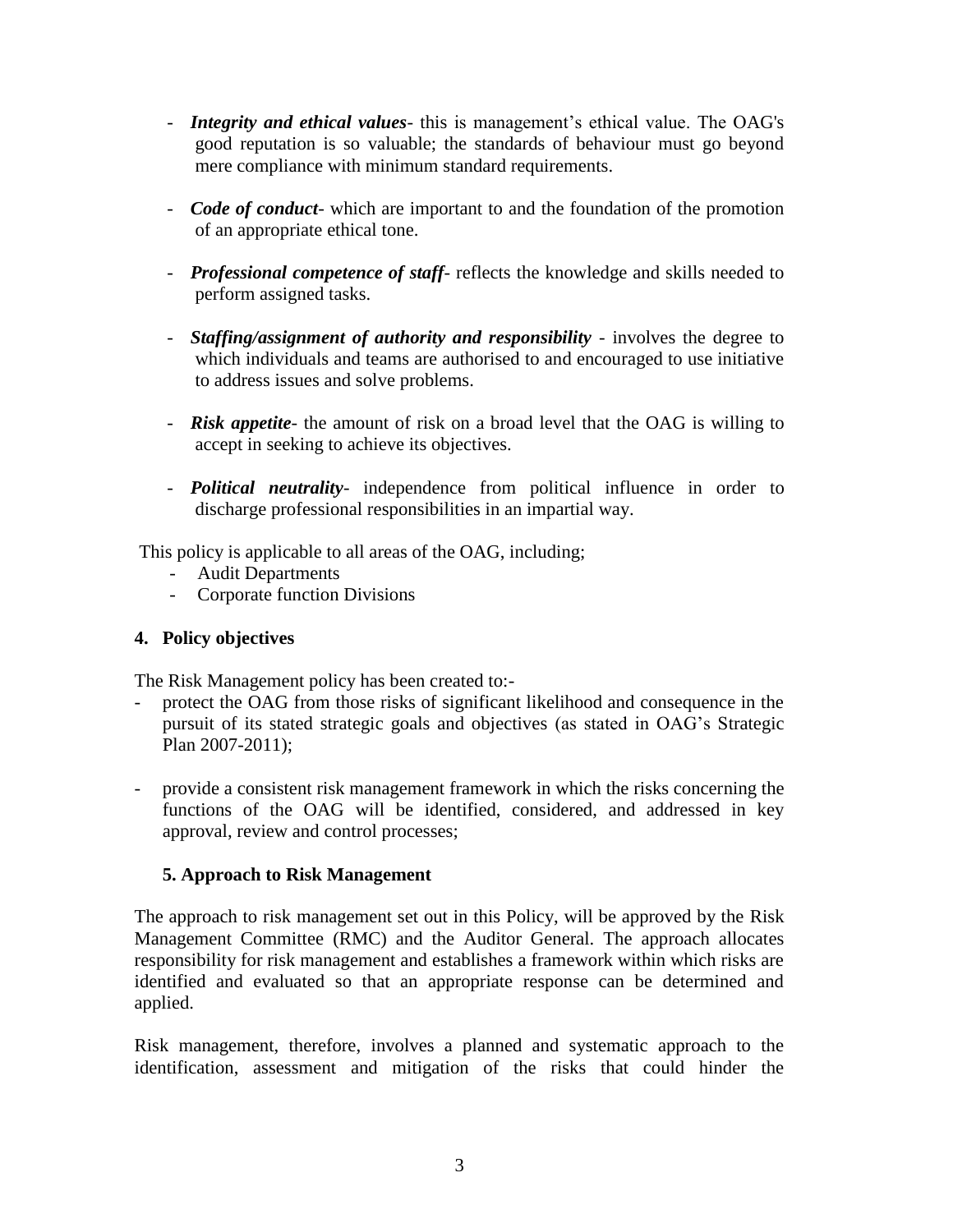achievement of strategic objectives. The OAG's risk management process involves the following main steps:

- identifying the key strategic risks that would prevent achievement of objectives
- evaluating the significance of each risk
- identifying suitable responses to each risk
- devising mechanisms that help manage the risks
- regular review of risks.

This approach can be summarized diagrammatically as follows:



Source: *Australian and New Zealand Risk Management Standard*, AS/NZS 43 0:2004.

#### *5.1. Identify the key strategic risks that would prevent achievement of objectives*-

Top management and RMC are involved and committed to the identification of key risks. Risk identification should be supported by top, middle, lower management and all staff equally, as they all have an important role to play. Active commitment from the top down is necessary for effective risk identification.

#### *5.2. Evaluate seriousness*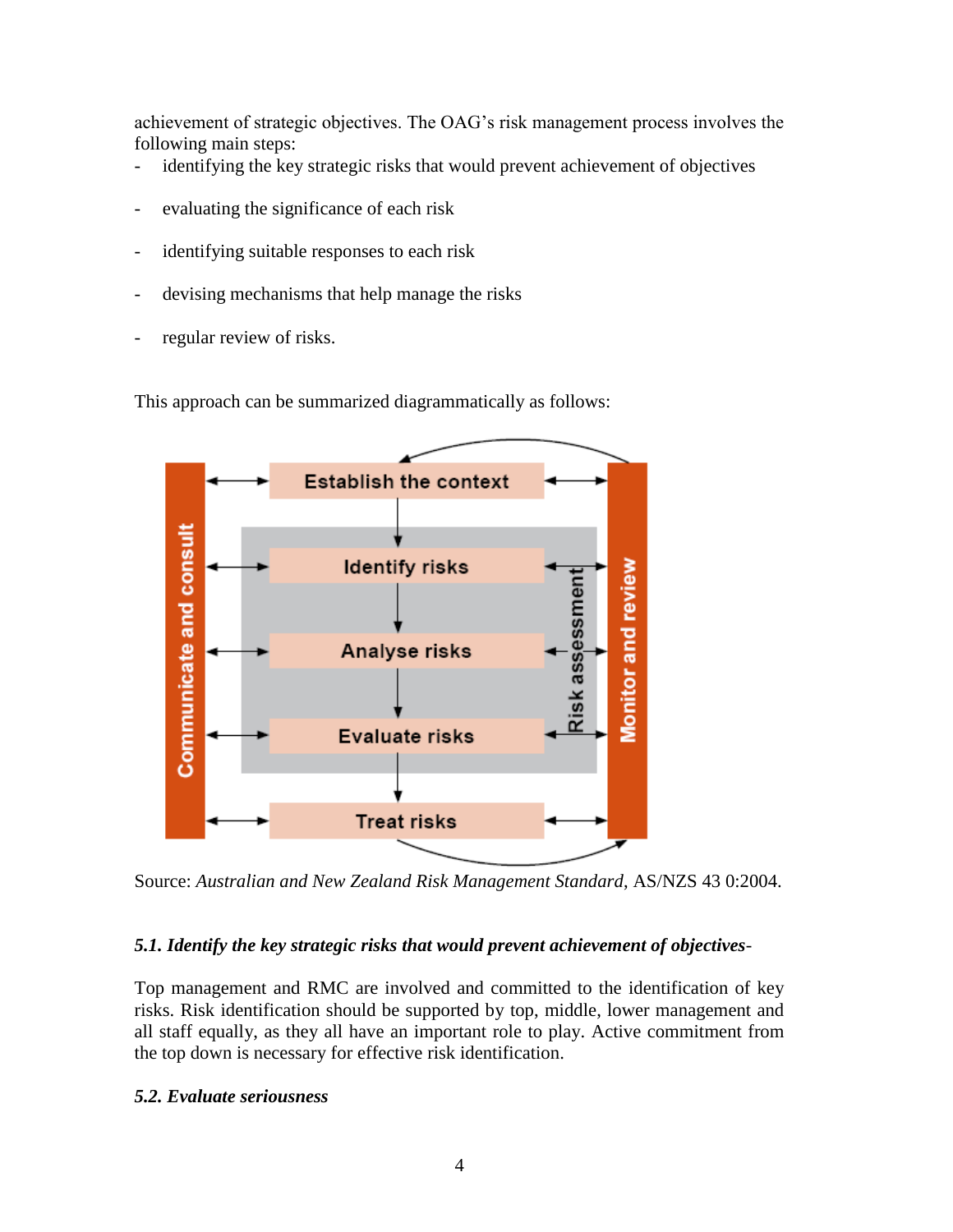The root cause of the risks identified should be analyzed and be assessed on the likelihood of occurrence and the potential impact on the strategic aims and objectives of the OAG should they be realized. Identified risks which pose a potentially major impact to the OAG are evaluated by the RMC in conjunction with the departments as appropriate. Risks must be evaluated from two perspectives – impact and likelihood – using a combination of quantitative and qualitative techniques based on the following criteria:

- Frequency of Exposure How often the event or activity takes place
- Probability The actual chance of a loss of trained and qualified staff, information leakage and undue influence of others to override professional judgments.
- Severity The seriousness of the risk to OAG mission.

Once risks have been assessed the risk priorities should emerge. If the risk exposure is unacceptable given the risk appetite of the OAG, the risk should be classed as high priority or "key risk".

## *5.3 Identify Risk Response (Risk Control Techniques)*

The responsibility of identifying and implementing the control measure(s)/procedures is that of the RMC and the Department Heads that control the activity presenting the risk exposure. They determine the method of control that provides the most effective means of risk reduction without compromising the mission of the OAG. The risks can be mitigated in a variety of ways including but not limited to:

- Preventing/controlling risks through staff training and supervision
- Redesigning processes and systems

#### *5.4 Monitor and evaluate results*

Upon implementation of the best risk management technique or combination of techniques, monitoring and evaluating the effectiveness and efficiency of the technique will be done by RMC and Department Heads to determine appropriateness and whether any changes and/or modifications of techniques should be made.

An annual report is prepared by the RMC as a basis for evaluating the overall effectiveness of the Risk Management Policy. This evaluation process is intended to ensure that the Risk Management Policy remains effective and, thus, reduces the OAG's exposure to foreseeable risks.

#### *5.5 Regular review*

RMC and Department Heads continually review the OAG's policy and monitor OAG activities to ensure that the goals of the Risk Management Policy are achieved. The key risks should be given regular attention at all times.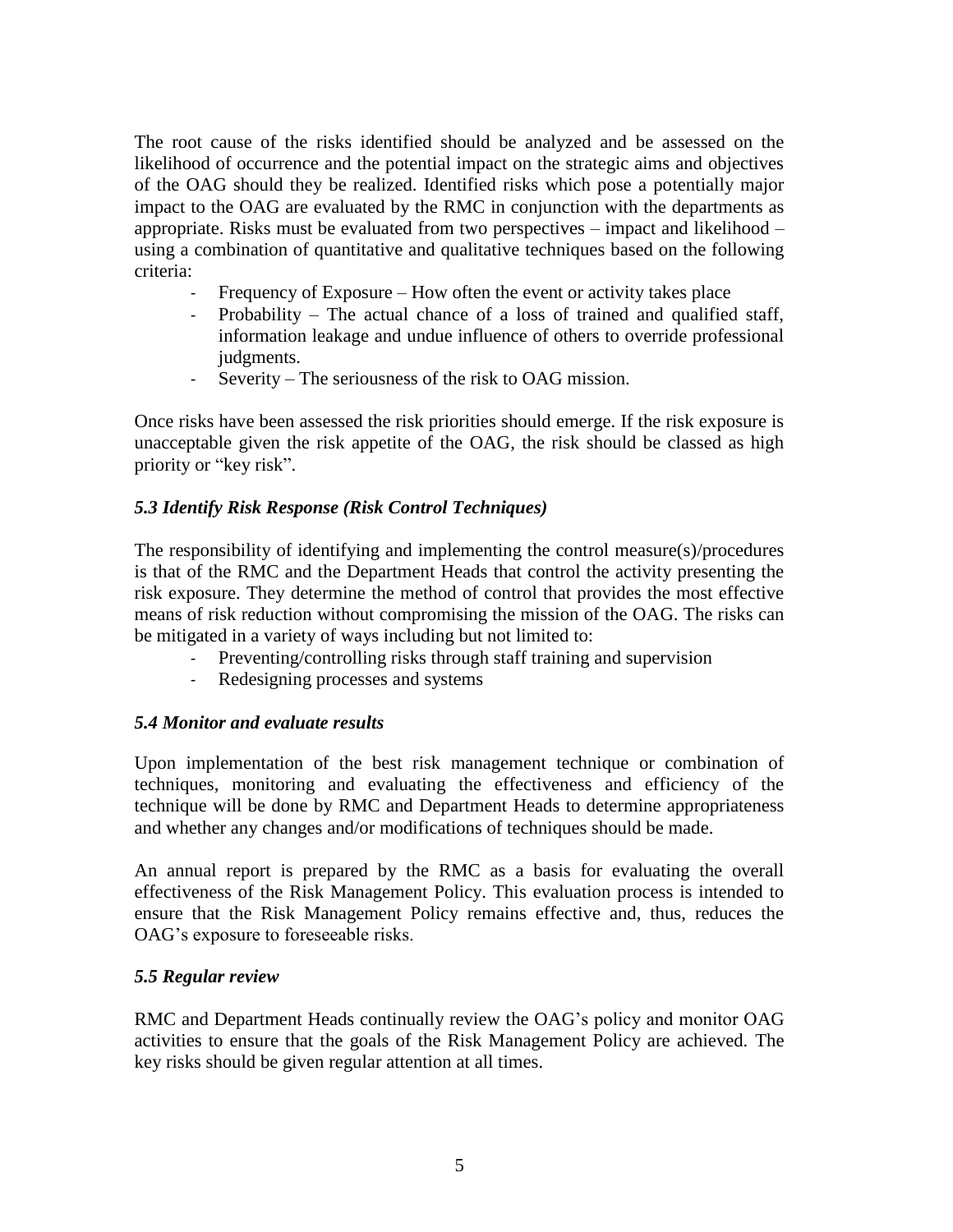To coordinate the risk management process, this approach will combine oversight by the RMC, top Management and the Auditor General.

# **6. Key Principles**

The following key principles outline the OAG's approach to risk management:

- A key objective of risk management is the development of a comprehensive risk management framework to ensure that risks are being managed in an efficient, effective, and economic manner. The framework will include risk management standards and risk assessment criteria:
- The risk appetite of OAG will emanate from the Strategic Plan.
- RMC will be responsible for providing annual assurance to the Auditor General on the adequacy of risk management.
- Department Heads and staff at all level are responsible for the management of all risks within their areas of control, including ensuring that appropriate systems are created to identify, assess, manage and review risks in line with the OAG Risk Management process.

# **7. Responsibilities**

The implementation of the OAG Risk Management Policy is a responsibility shared by all audit and support staff. Department Heads, Directors, Senior Auditors, Team leaders, Auditors at all levels and support staff shall be responsible for comprehensive risk management of their respective activities. One of the core requirements of this policy will be the establishment of Risk Management Committee. A Committee appointed by the Auditor General will be responsible for oversight and assurance of the processes for the identification and assessment of the risk management process. Toward that end, the OAG's approach to risk management will embody the following principles:

- Risk Management will be embedded in all management systems.
- The identification and management of risk is the responsibility of all managers and staff throughout the OAG.
- The Committee will review the effectiveness of risk management systems regularly, and the results will be communicated to the Auditor General.
- Management should routinely identify and evaluate the risk to the achievement of OAG objectives. This would include the regular assessment of both the significance and the likelihood of occurrence of the risks arising.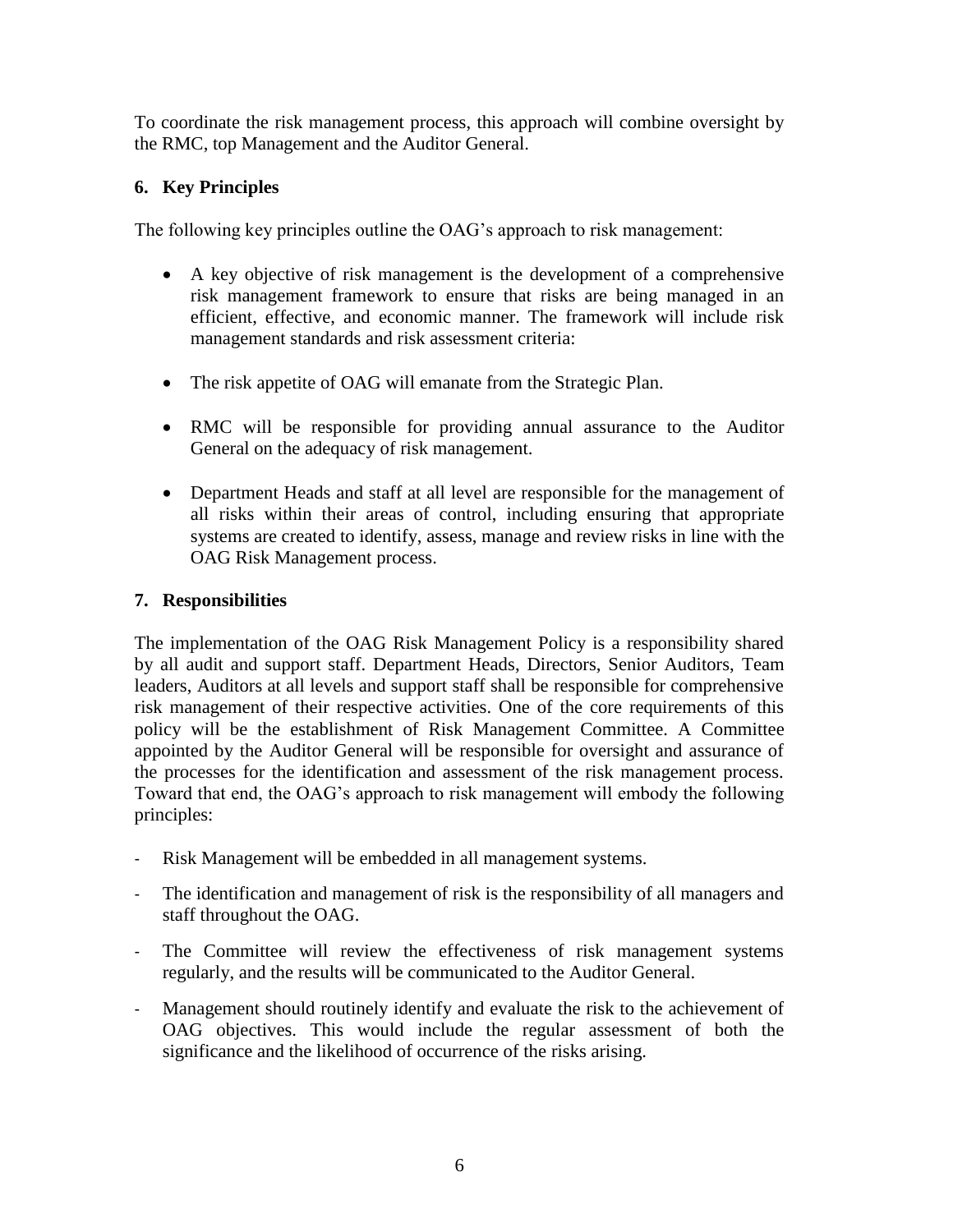- Having assessed the significance and likelihood of the risks arising, RMC should establish a Risk Prioritization program that assist in addressing higher priority items.
- Higher priority items are those risks judged to be both significant and have a high likelihood of occurrence. These risks are judged to be prime threats to the OAG and should be addressed at their source.
- Those risks judged to be significant but with a lower level of likelihood should be detected as early as possible and monitored on a regular basis by RMC and Department Heads.
- Those risks judged to be insignificant, but with a high likelihood of occurrence should also be monitored closely by RMC and Department Heads.
- Risks judged to be insignificant with a low level of occurrence would likely not demand close attention.
- All staff should actively participate in identifying potential risks in their areas, and contribute to the implementation of appropriate remedial actions.

### **8. Assessing Risk Appetite**

The level of risk that is acceptable, "the OAG's *'Risk Appetite'"* will be determined by the Auditor General who, in turn, is advised by RMC. Risk appetite may vary on a case by case basis depending on the issues being considered.

## **9. Exceptions to the Policy**

There will not be any exception to the policy. It is applicable to the whole staff of the OAG.

#### **10. Communication**

- This policy is to be made available to all OAG staff, observed by all members of staff, both professional auditors and support staff.
- There will be an ongoing professional development and educational strategy to accompany the implementation of this policy.
- $\overline{\phantom{a}}$  Risk Management policy will be integrated into the regular OAG's annual report.

## **11. Risk Register**

The OAG should establish risk register whereby the assessment of risk of the Office is maintained.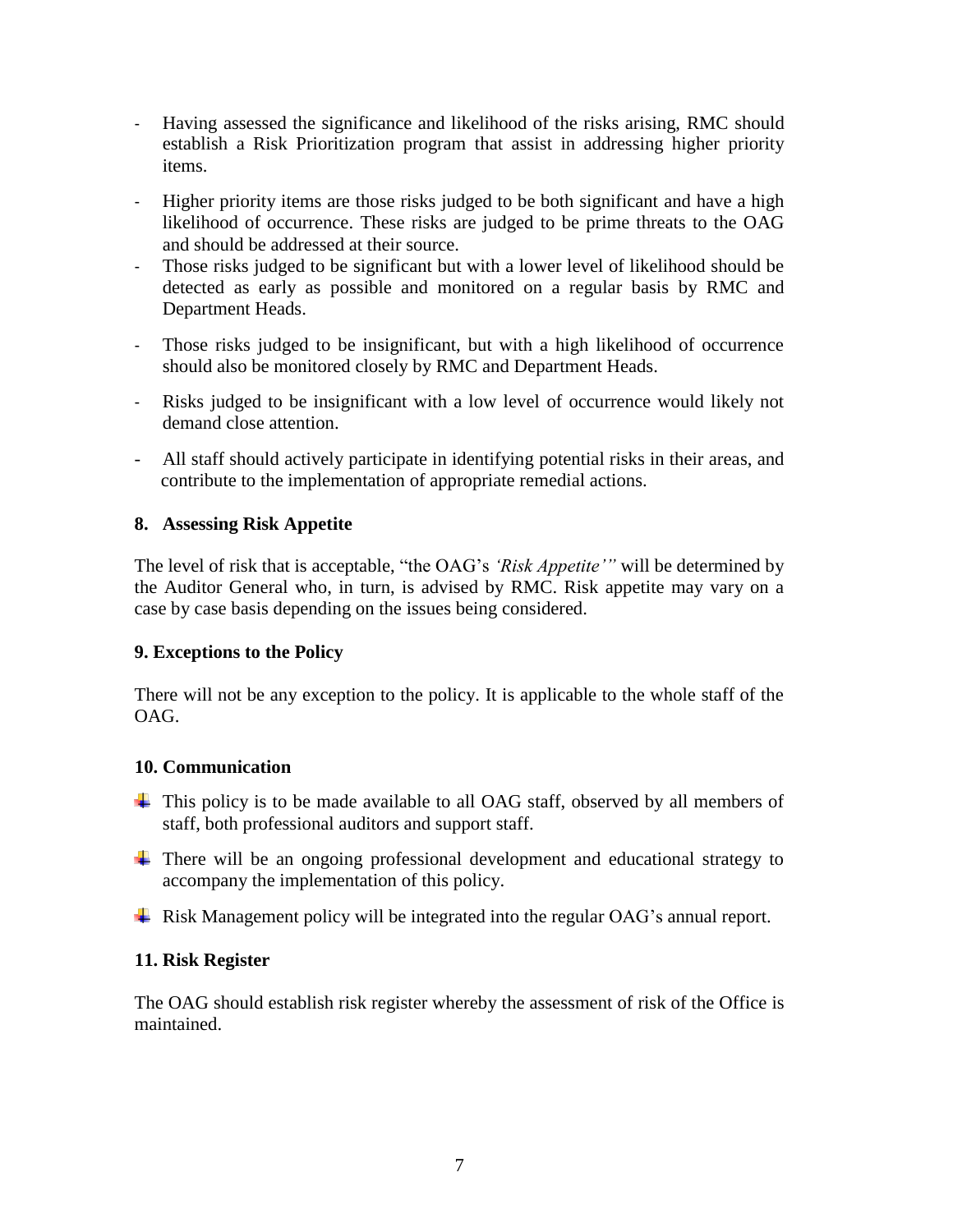## **12. Policy Implementation**

Comprehensive management of risk in OAG involves absence of Office of the Auditor General audit Legislation, non-compliance of Code of Ethics, lack of independence, loss of trained qualified employees, political and technological changes and physical damage to OAG property.

## *12.1 Compliance with standards*

The Office of the Auditor General of the State of Eritrea should consider compliance with the INTOSAI/ISSAI auditing standards in all matters that are deemed material in discharging its duties and responsibilities.

### *12.2 Office of the Auditor General's Audit Legislation*

In order to fulfill its mission, The Office of the Auditor General must be governed by a legal framework (an audit Legislation).

## *12.3 Code of Ethics*

The OAG and its personnel should adhere to the Code of Ethics especially relating to the principles of integrity, independence and objectivity, professional competence, conflict of interest, due professional care and professional secrecy.

#### *12.3.1 Integrity*

The OAG and its personnel should adhere to high standards of behaviour (e.g. honesty and candidness) in the course of their work and in their relationships with the staff of audited entities. Management must continually demonstrate, through words and actions, a commitment to high ethical standards.

#### *12.3.2 Independence and objectivity*

- The Auditor General and his/her Office must be impartial and accountable to the constitution and the law;
- The OAG and the Auditor must be independent from the audited entity and other outside interest groups.
- The OAG and the auditors must be independent from the audited entity and other outside interest groups.
- Auditors should be objective and impartial in dealing with the issues and topics under review.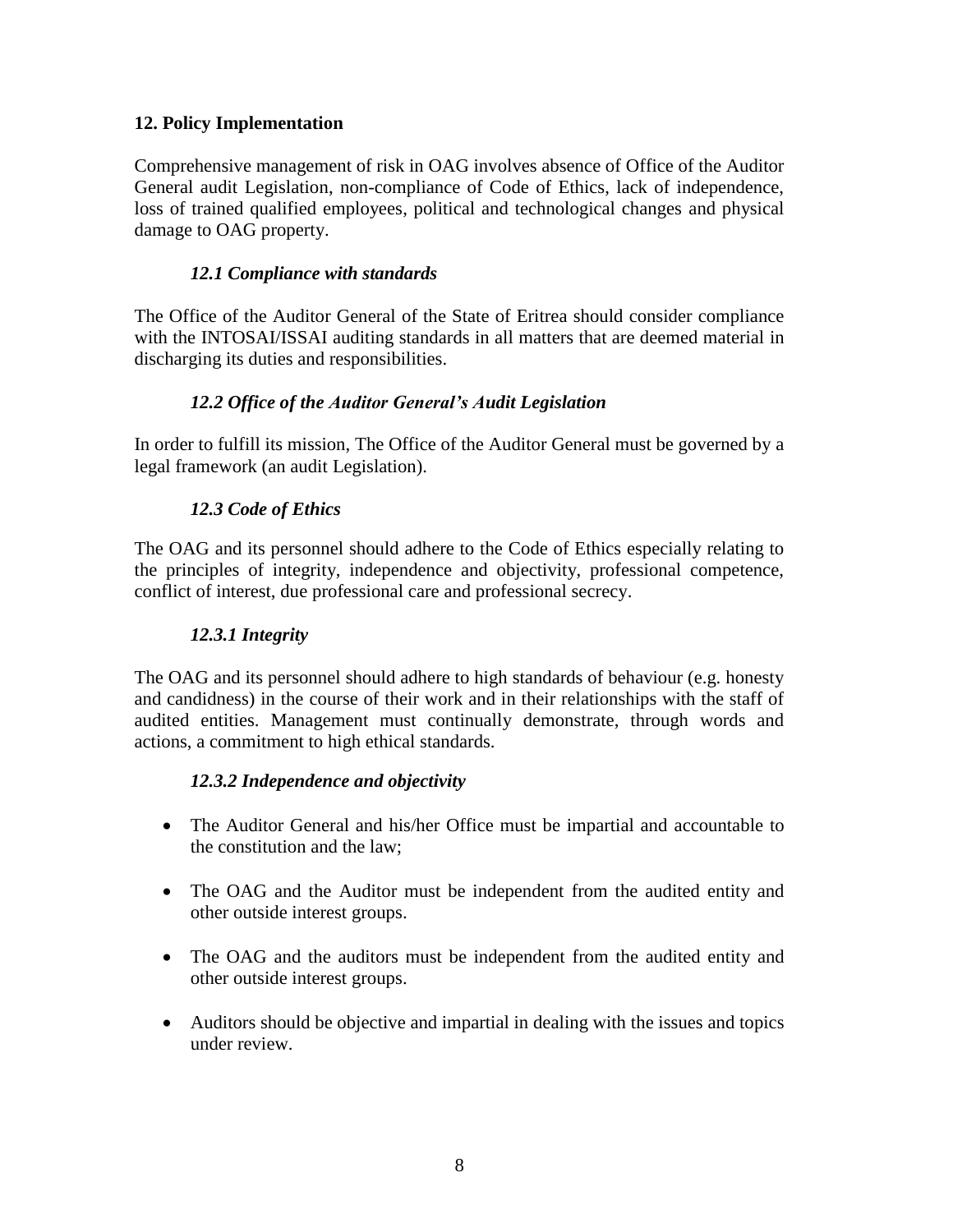# *12.3.3 Professional Competences*

- The OAG must be staffed by personnel who maintain professional competence required to enable them to fulfill their responsibilities with due care.
- Auditors have a duty to conduct themselves in a professional manner at all times and to apply high professional standards in carrying out their work in order to enable them to perform their duties competently and with impartiality.

# *12.3.4 Conflict of interest*

- The OAG should avoid conflict of interest between the auditor and the entity under audit.
- When auditors are permitted by the OAG to provide advice or services other than audit to an audited entity, care should be taken that these services do not lead to a conflict of interest.

# *12.3.5 Due professional care*

The OAG and its personnel should exercise due care and concern in complying with the INTOSAI auditing standards. ISSAIs embrace due care in planning, specifying, gathering and evaluating evidence, and in reporting findings, conclusions and recommendations.

# *12.3.6 Confidentiality or professional secrecy*

Auditors should not disclose information obtained in the auditing process to third parties.

## **13. Human resource policies and practices**

The OAG should adopt policies and procedures to:-

- define knowledge and skills required for the position;
- establish, and regularly review, minimum educational requirements for the recruitment of personnel with suitable qualifications;
- recruit personnel with suitable qualifications;
- develop and train employees to enable them perform their tasks effectively;
- prepare manuals and other written guidance and instructions concerning the conduct of audits;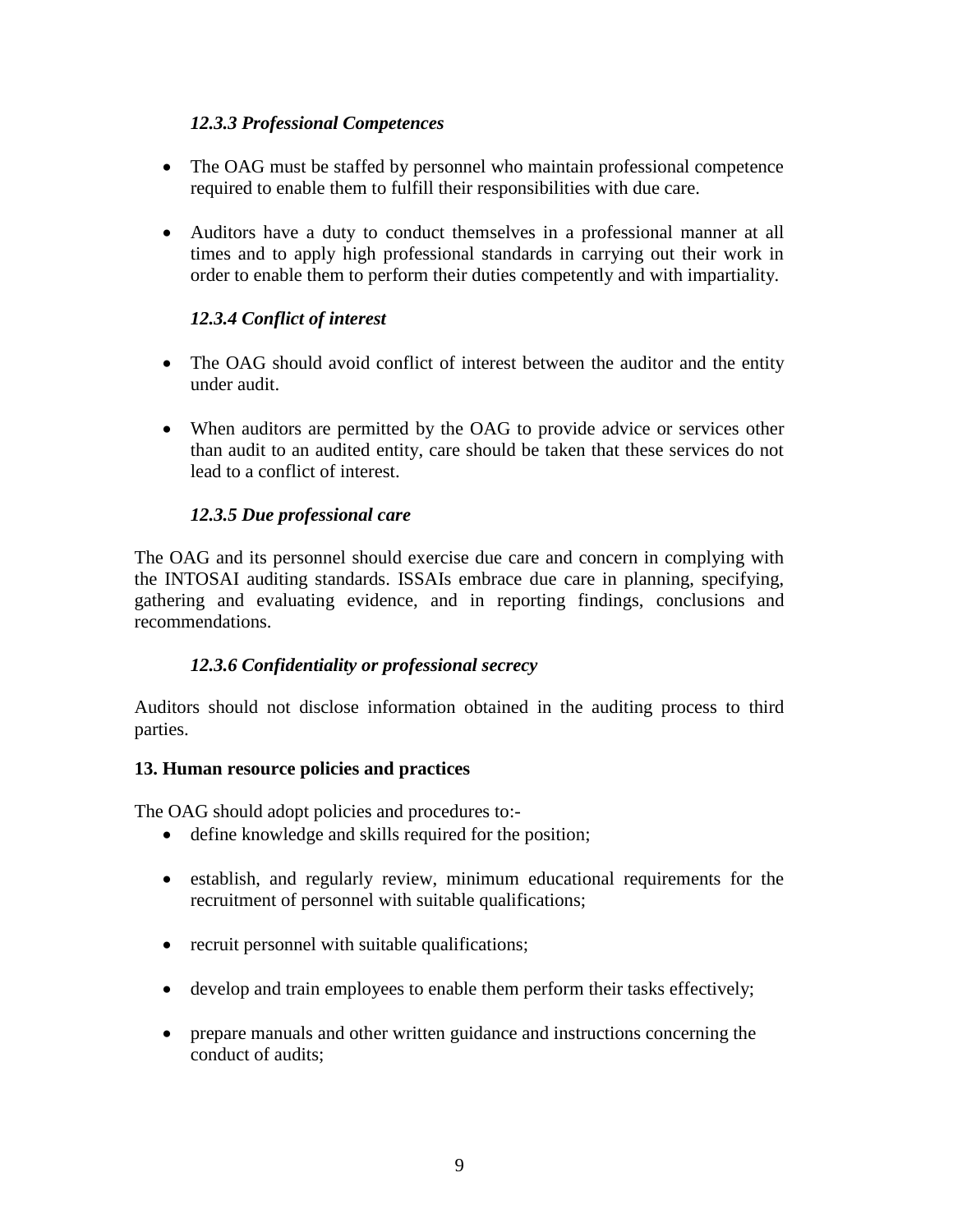- support the skills and experience available within the Office and identify the skills which are absent;
- define responsibilities and tasks for the position, including clearly defined supervisory and reporting responsibilities.

## *13.1 Assignment of Duties and responsibilities*

- The assignment of responsibility and the delegation of authority should be effected by clearly defined job descriptions, organizational charts depicting reporting responsibilities.
- Audit work should be assigned to personnel who have the degree of technical training and proficiency required in the circumstances.
- Annually Department Heads should review the responsibilities performed by their personnel and authorities granted and make changes where necessary.

## *13.2 Supervision and Review*

 $\ddot{\phantom{1}}$  Establish the type of review of work that should be carried out at appropriate variance levels;

# **14. Political neutrality**

The OAG and the auditors must be independent from political influence in order to discharge professional responsibilities in an impartial way.

## **15. Management's Philosophy and Operating Style (Tone at the Top)**

The "tone at the top" (i.e. management's philosophy and operating style) should reflect a supportive attitude toward internal control at all times, independence, competence and leading by example which in turn are reflected in all aspects of management's actions. Thus management should:

- set a good example through its own actions and conduct;
- reflect what is proper rather than what is acceptable or expedient;
- set policies, procedures and practices that promote orderly, ethical, economical, efficient and effective conduct.

## **16. Review of Policy document**

This risk document policy should be reviewed every two years.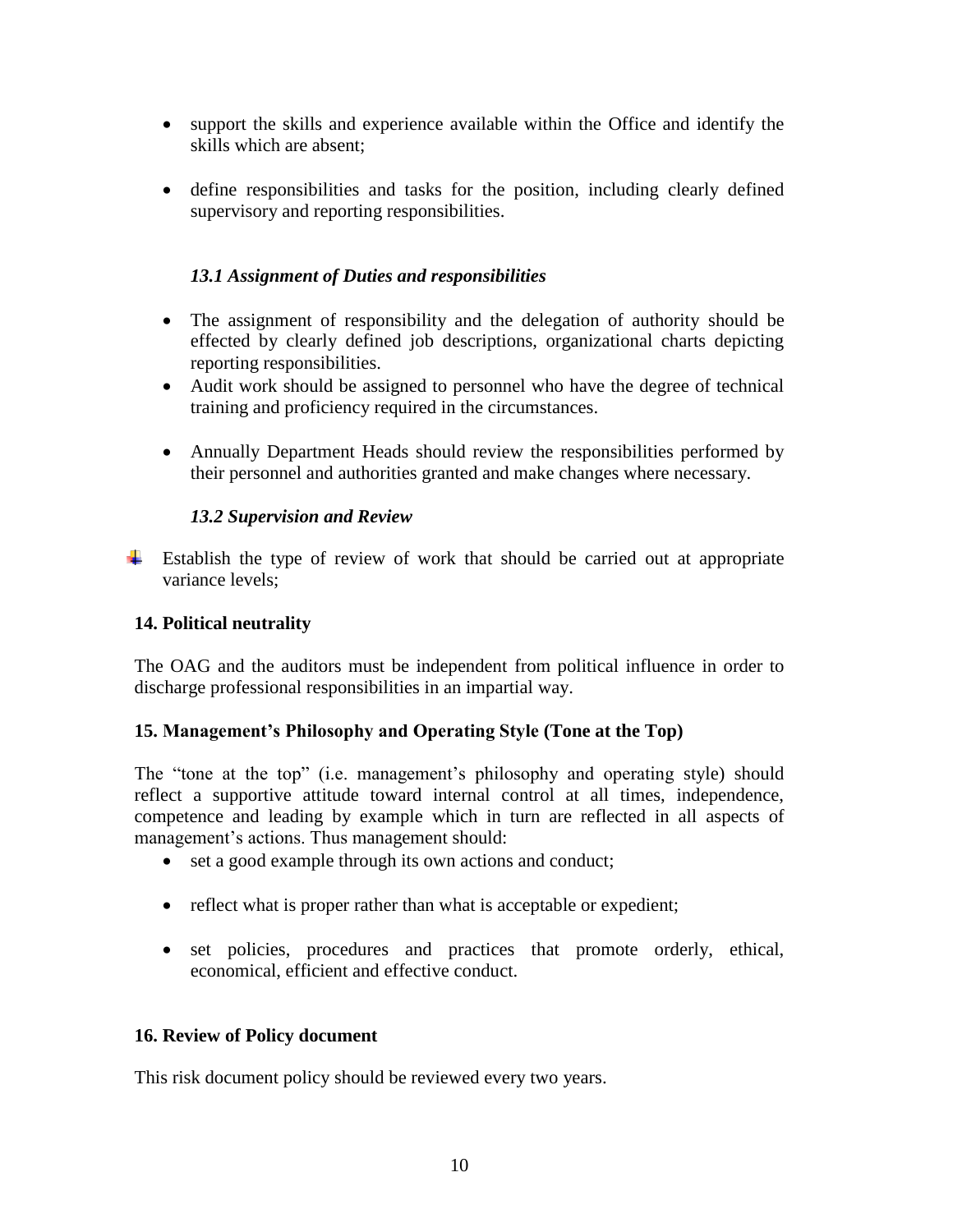# **17. Approval of Policy**

This policy is approved by the Auditor General

Date: \_\_\_\_\_\_\_\_\_\_\_\_\_\_\_ Signature: \_\_\_\_\_\_\_\_\_\_\_\_\_\_\_\_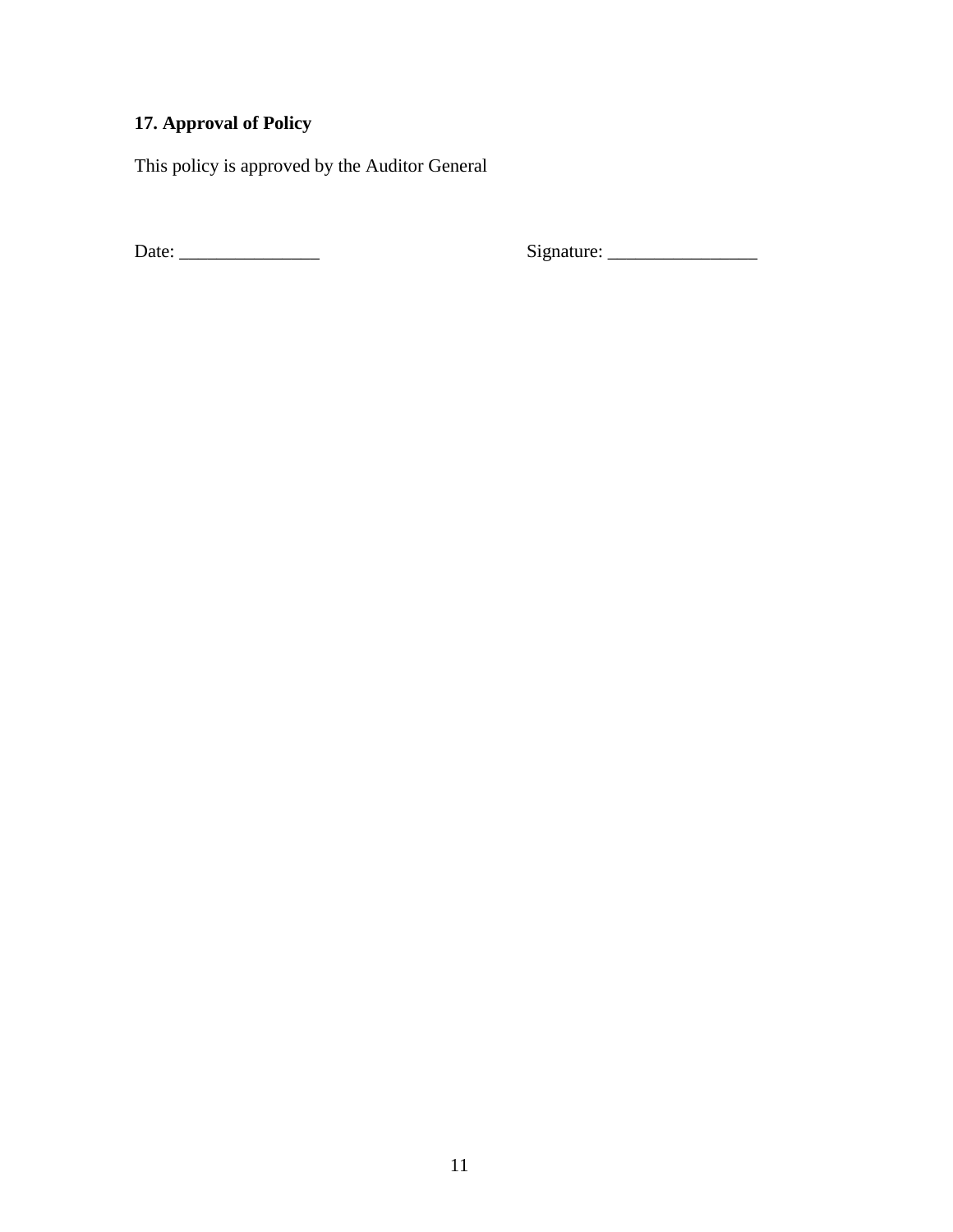## **Definitions**

Definitions are taken from the Australian & New Zealand Risk Management Standard.

#### **Key definitions are**:

### **Risk**

The chance of something happening which will have an impact upon objectives. It is measured in terms of *consequence* and *likelihood*.

#### **Consequence**

The outcome of an event or situation, expressed qualitatively or quantitatively, being a loss, injury, disadvantage or gain. There may be a range of possible outcomes associated with an event.

### **Likelihood**

A qualitative description or synonym for probability or frequency

#### **Risk Assessment**

The overall process of risk analysis and risk evaluation

#### **Risk Management**

The culture, processes and structures that are directed towards the effective management of potential opportunities and adverse effects

#### **Risk Treatment**

Selection and implementation of appropriate options for dealing with risk conceptually, treatment options will involve one or a combination of the following five strategies;

- Avoid the risk
- Reduce the likelihood of occurrence
- Reduce the consequences of occurrence
- Transfer the risk
- Retain/Accept the risk.